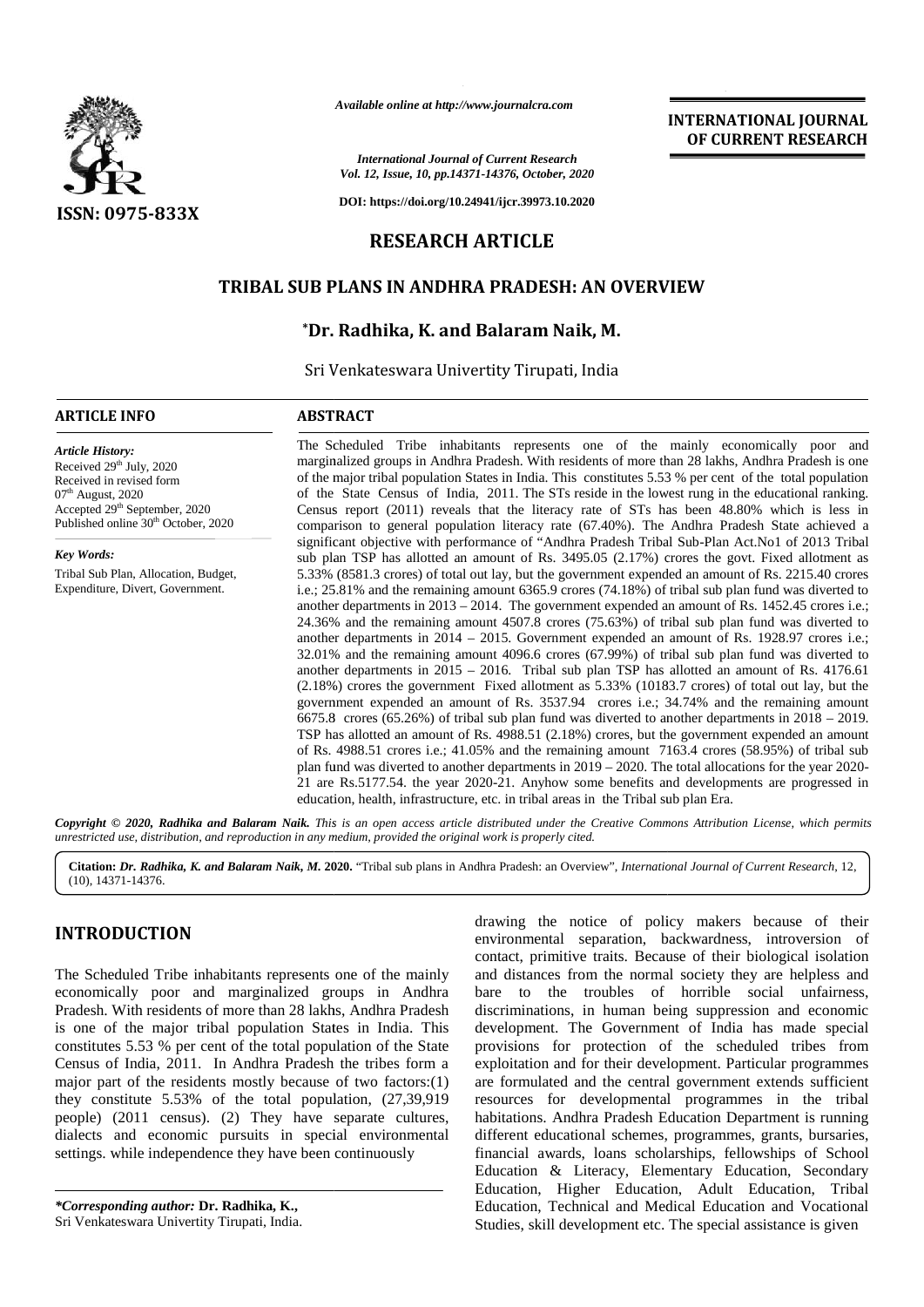to the students belonging to Scheduled Tribe (ST), students. Unfortunately these efforts have failed to narrow the gap among the tribal and non-tribal people. The STs reside in the lowest rung in the educational ranking. Census report (2011) reveals that the literacy rate of STs has been 48.80% which is less in comparison to general population literacy rate (67.40%). The ST female literacy rate has been 40.90% whereas in general female literacy rate has been 60%. The Education of the STs is full of paradoxes and pitfalls. The Andhra Pradesh State achieved a significant objective with performance of "Andhra Pradesh Tribal Sub-Plan (Planning, Allocation and expenditure of Financial Resources) Act.No1 of 2013 (herein after referred as the Act). Andhra Pradesh is the pioneer state in the country that has initiated such governmental involvement. The Act is to ensure, accelerated development of Scheduled Tribes (STs) with emphasis on achieving equality focusing on economic, educational and human development along with ensuring the security and social dignity and promoting equity among the Scheduled Tribes, by earmarking a portion, in proportion to the population of Scheduled Tribes in the State, of the total plan outlay of the State of Andhra Pradesh as the outlay of the Tribal Sub-Plan (TSP) of the State.

The Act envisages that schemes integrated in TSP should secure direct and quantifiable benefits to Scheduled Tribal persons or Scheduled Tribe households or Scheduled Tribe habitations and should bridge the gaps in development indicators between STs, when compared to state averages. The Act also ensures effective institutional mechanisms for the implementation of the Tribal Sub-Plan (TSP). Accordingly, the Nodal Agency for implementation of the Tribal Sub- Plan (TSP) is constituted under the Chairmanship of Minister Tribal Welfare. The Tribal Welfare Department is designated as the Nodal Department for Tribal Sub Plan. The Nodal Agency for TSP recommend the schemes that fulfill the norms, specifically of the direct and quantifiable benefits and bridging the gap in development indicators, for inclusion in the Annual Plan proposals of the respective departments and aggregated for placing before the State Council for Development of Scheduled Tribes for consideration and approval as pre-budget process. This marks a drastic departure from the earlier practice of assigning notional allocations to each department on an arithmetic basis to one of allocations that secure direct and quantifiable benefits and can bridge the gap of development in special sectors as identified by the Nodal Department with a view to ensure equity, social justice and empowerment of the Scheduled Tribes through the Tribal Sub- Plan. As a result, some departments would have zero allocation under TSP while some departments may have more than 6.6% depending upon the require of Scheduled Tribes.

The Government issued orders that the TSP outlay shall be 6.6% of the total outlay for the year 2013-14, in percentage to the total population of Scheduled Tribes in the state, as per Population Census, 2011. The funds available under Tribal Sub-Plan are not fixed to the departments based on any arithmetic allotment of funds but allocation is focused more on investing in sectors that will connection the gap in development and enable direct quantifiable benefits to the Scheduled Tribes as suggested by the Nodal Agency. Allocations of departments range from those with less than 6.6 %, more than 6.6%, equal to 6.6 % and those with no outlays, depending on the require appraisal. There are some departments that will have no allocations as these do not grant any specific or non-specific quantifiable or even indirect benefit to ST beneficiaries. These departments with no allocation under TSP would vary from year to year depending upon the development requirements of the Scheduled Tribes

The Finance and Planning departments made department wise allocations based on tentative demands communicated by the Nodal Department and raised by different departments as the departments had partial time to determine demands arising from sub sectors. A provision has thus been created for re appropriation or reallocation of funds to meet new recognized demands from the same department or from other departments as the year passes. While the present Tribal Sub Plan (TSP) allocates funds wherever investment requirement and outcomes are quantifiable and known, it is also provided that balance resources can be retained in respective departments and schemes for these resources can be taken up as per the recommendation of the Nodal Agency and the approval by the State Council through creation of new sub heads as they require may be These allocations are to be reliable with the Annual and Five Year Plans and the priorities set by the State as communicated by the Planning Department ensuring minimum  $1/3<sup>rd</sup>$  allocations as capital expenditure focusing on sectors require to be accorded highest priority like health, rural water supply, education and special emphasis on ST individuals, households, area (habitation), infrastructure and economic activity. More specifically, the accounting of TSP benefiting STs is divided into two kinds of schemes – the schemes that secure direct and quantifiable benefits and those that are non-divisible in nature. Respective Nodal Agency, while indicating allotment of Tribal Sub-Plan, follows the following norms.

## **Objectives of the Study**

- To Analyses the Tribal Sub Plans (TSP) Allocations and Expenditures in the Andhra Pradesh State.
- To expose the diverted Tribal Sub Plans (TSP) fund in the Andhra Pradesh State.

# **METHODOLOGY**

The present study is depending upon Secondary data were collected from Ministry of tribal Affairs of Andhra Pradesh state and tribal Research articles daily News papers Which is useful for this study. The data is collected from every Tribal sub plans outcome budget and some data collected from ministry of finance of Andhra ParadesState. The Data is analyzed and calculated by using mathematical tools in the present study.

### **Schemes Securing Direct and Quantifiable Benefits:**

The Nodal Agency for TSP shall appraise Tribal Sub-Plan Schemes submitted by the departments for ensuring conformity to the provisions of the Act namely

- For schemes entirely benefiting Scheduled Tribe individuals or Scheduled Tribe households, 100% of scheme cost shall be allocated and accounted for under Tribal Sub-Plan fund.
- For schemes benefiting Scheduled Tribe habitations, 100% of scheme cost shall be allocated and accounted for under Tribal Sub-Plan fund. In case of other habitations the cost shall be allocated and accounted for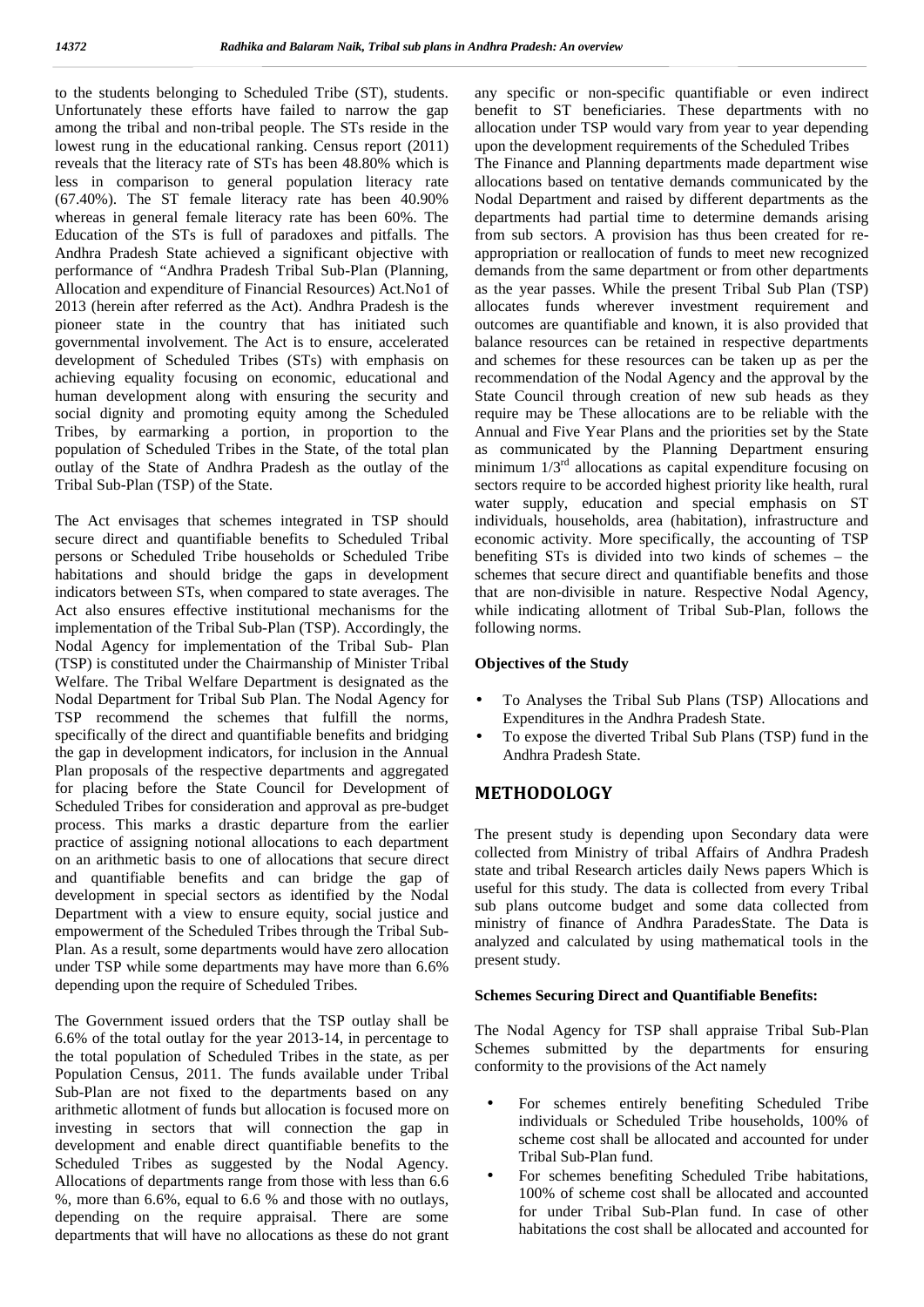under Tribal Sub-Plan in percentage of the population of the Scheduled Tribes.

- For common schemes, included in the Sub-Plans, benefiting Scheduled Tribe individuals or Scheduled Tribe households, along with others, the scheme cost shall be allocated and accounted for under Tribal Sub- Plan, in percentage to the Scheduled Tribe beneficiaries covered or the actual amounts spent on Scheduled Tribes.
- In respect of non-divisible infrastructure works a segment of the scheme cost as may be resolute by the Government shall be deemed to have been credited for Tribal Sub-Plan.
- The Government has fixed for the year 2013-14 that 3% of the scheme cost shall be deemed to have been attributed for Tribal Sub-Plan for non-divisible infrastructure works.

**Tribal Sub Plan 2013 -14:** The Government vide G.O.Ms.No.9 Planning (XXII) department, dated 23.2.2013, fixed to 6.6%. Annual Plan outlay to be earmarked for TSP for the year 2013-14 in proportion to the ST population of Andhra Pradesh. The Andhra Pradesh government is introduced Tribal Sub plan (TSP) first time for tribal Development in Andhra Pradesh state budget 2013-02014. Andhra Pradesh state budget in 2013- 2014 is Rs. 1,61,000 crore out of this Tribal Sub Plan can get 6.6% of total out lay of state budget is Rs. 10,626 crore based on ST population. But Andhra Pradesh govt has been fixed in to 5.33% of total out layoff the budget that is 8,581.3 crore but govt. has revised it Rs.3,495.05 that is 2.17% of the total out lay of the state budget. Tribal sub plan TSP has allotted an amount of Rs. 3495.05 (2.17%) crores the govt. Fixed allotment as 5.33% (8581.3 crores) of total out lay, but the government expended an amount of Rs. 2215.40 crores i.e.; 25.81% and the remaining amount 6365.9 crores (74.18%) of tribal sub plan fund was diverted to another departments in  $2013 - 2014.$ 

**Tribal Sub Plan 2014 -15:** The Government vide G.O Ms.No.17 Plg (XXII) department dated 7-8-2014 fixed 5.33% of Annual Plan outlay to be earmarked for TSP (present Scheduled Tribes Component) for the year 2014-15 in proportion to the ST population of Andhra Pradesh. Andhra Pradesh state budget in 2014- 2015 is Rs. 1,11,824 crore in this way for Tribal Sub Plan can get 6.6% of total out lay of state budget is Rs. 7,380.38crore but Andhra Pradesh govt has been fixed it to 5.33% of total out layoff the budget that is 5,960.2crore but govt. has revised it Rs.1,500.26 crore that is 1.34% of the total out lay of the state budget. Keeping in view the given norms of allotment and the recommendations of the Nodal Agency during the meeting with all stake holders held on 13-8-2014, the outlay of the Tribal Sub- Plan for the year 2014-15 is worked out to be Rs.1,500.26 crores. The outlay includes Rs.4,78.32 crore for the Tribal Welfare Department, Rs.1,021.93 crores for 36 departments under the budget head "796" and the deemed allocation of Rs.110.58 crores attributed at 3% of cost for non- divisible infrastructure works in six departments. Subsequently the Nodal Agency for TSP in 2014- 2015. Tribal sub plan TSP has allotted an amount of Rs. 1500.26 (1.34%) crores the government Fixed allotment as 5.33% (5960.2 crores) of total out lay, but the government expended an amount of Rs. 1452.45 crores i.e.; 24.36% and the remaining amount 4507.8 crores (75.63%) of tribal sub plan fund was diverted to another departments in 2014 – 2015.

**Tribal Sub Plan 2015 -16:** Andhra Pradesh state budget in 2015- 2016 is Rs. 1,13,049 crore in this way for Tribal Sub Plan can get 6.6% of total out lay of state budget is Rs. 7,380.38crore but Andhra Pradesh govt has been fixed it to 5.33% of total out layoff the budget that is 6,025.5 crore but govt. has revised it Rs.1,904.48 crore that is 1.68% of the total out lay of the state budget. Tribal sub plan TSP has allotted an amount of Rs. 1904.48 (1.68%) crores the government Fixed allotment as 5.33% (6025.5 crores) of total out lay, but the government expended an amount of Rs. 1928.97 crores i.e.; 32.01% and the remaining amount 4096.6 crores (67.99%) of tribal sub plan fund was diverted to another departments in 2015 – 2016. The total out lay for Tribal Sub Plan for the Year 2015-16 is Rs.1,904.48 Crs and the total out lay includes Rs.573.42 Crs for Tribal Welfare Department and Rs. 1,686.60 Crs for 42 Departments under the budget head "796" and the deemed allocation of Rs. 217.88Crs attributed towards 3% of cost for non- divisible infrastructure works in 7Departments.During the Year 2015-16, an amount of Rs.1,686.60 Crs is released to 42 to line departments as against the total outlay of Rs. 1,904.48 Crs as on 31-03-2016 and BROS issued to a tune of Rs.1,767.93 Crs and expenditure incurred is Rs.1,928.97 Crs indicating an achievement of 101.28% as against the BE.The Nodal Agency for TSP (present Scheduled Tribes Component) met (3) times during the financial year 2015-16 on 11.5.2015, 23.09.2015 & 10.02.2016 and took certain important decisions for placing before the State council for development of SCs &STs.

**Tribal Sub Plan 2016-17:** Andhra Pradesh state budget in 2016- 2017 is Rs. 1,35,689 crore in this way for Tribal Sub Plan can get 6.6% of total out lay of state budget is Rs. 8,955.47 crore but Andhra Pradesh govt has been fixed it to 5.33% of total out layoff the budget that is 7,232.2 crore but govt. has revised it Rs.3, 099.95 crore that is 2.28% of the total out lay of the state budget. Tribal sub plan TSP has allotted an amount of Rs. 3099.95 (2.28%) crores the government Fixed allotment as 5.33% (7232.2 crores) of total out lay, but the government expended an amount of Rs. 2028.43 crores i.e.; 28.04% and the remaining amount 5203.8 crores (71.96 %) of tribal sub plan fund was diverted to another departments in 2016 – 2017. The total out lay for Tribal Sub Plan for the Year 2016-17 is Rs.3,099.95 Crs and the total out lay includes Rs.892.36 Crs for Tribal Welfare Department and Rs.2207.59 Crs for 46 Departments under the budget head"796".During the Year 2016-17, an amount of Rs.2,446.46 Crs is incurred as expenditure by 46 line departments as against the total outlay of Rs.3,099.95 Crs as on 31-03-2017 indicating an achievement of 78.92% as against the BE.

**Tribal Sub Plan 2017-18:** Andhra Pradesh state budget in 2017- 2018 is Rs. 1,56,999 crore in this way for Tribal Sub Plan can get 6.6% of total out lay of state budget is Rs.10,361.93 crore but Andhra Pradesh govt has been fixed it to 5.33% of total out layoff the budget that is 8,368.0crore but govt. has revised it Rs.3,528.75 crore that is 2.24% of the total out lay of the state budget. Tribal sub plan TSP has allotted an amount of Rs. 3528.75 (2.24%) crores the government Fixed allotment as 5.33% (8368.0 crores) of total out lay, but the government expended an amount of Rs. 2835.33 crores i.e.; 33.88% and the remaining amount 5532.7 crores (66.12%) of tribal sub plan fund was diverted to another departments in 2017 – 2018.Anyhow some benefits and developments are progressed in education, health, infrastructure, etc. in tribal areas in this Tribal sub plan 2017 -2018.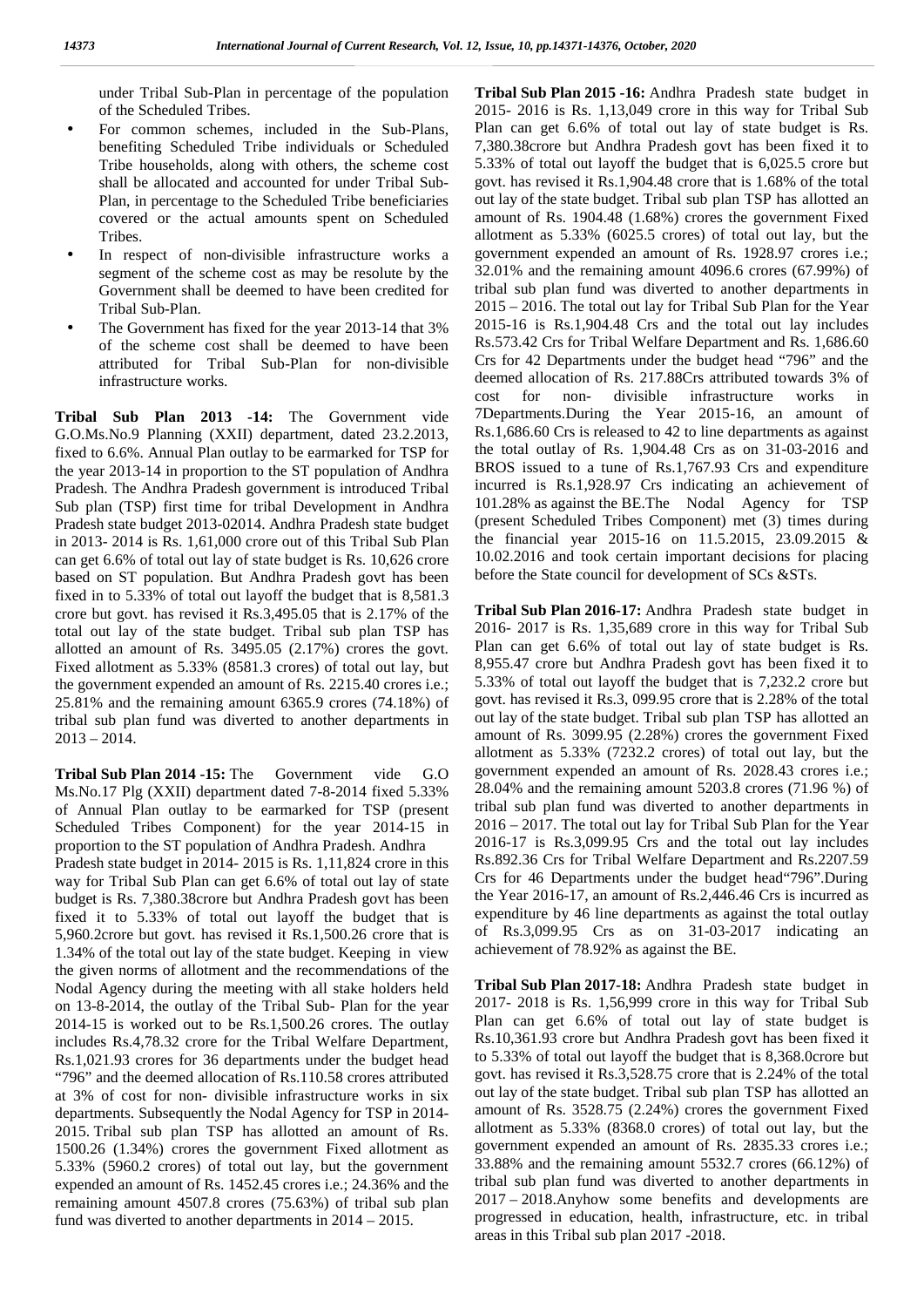| year    | A.P state budget | ST<br>Based<br>on<br>population $(6.6\%)$ | Govt. fixed Allocation for<br>(ST 5.33%) | Revised budget | Expended<br>budget | Diverted budget |
|---------|------------------|-------------------------------------------|------------------------------------------|----------------|--------------------|-----------------|
| 2013-14 | 1,61,000         | 10,626                                    | 8,581.3                                  | 3,495.05       | 2,215.40           | 6.365.9         |
|         |                  |                                           |                                          | (2.17%)        | $(25.81\%)$        | (74.18%)        |
| 2014-15 | 1,11,824         | 7,380.38                                  | 5,960.2                                  | 1,500.26       | 1,452.45           | 4,507.8         |
|         |                  |                                           |                                          | $(1.34\%)$     | (24.36%)           | (75.63%)        |
| 2015-16 | 1,13,049         | 7.461.23                                  | 6,025.5                                  | 1.904.48       | 1,928.97           | 4.096.6         |
|         |                  |                                           |                                          | $(1.68\%)$     | $(32.01\%)$        | $(67.99\%)$     |
| 2016-17 | 1,35,689         | 8,955.47                                  | 7,232.2                                  | 3,099.95       | 2,028.43           | 5,203.8         |
|         |                  |                                           |                                          | $(2.28\%)$     | $(28.04\%)$        | (71.96%)        |
| 2017-18 | 1,56,999         | 10.361.93                                 | 8,368.0                                  | 3,528.75       | 2,835.33           | 5,532.7         |
|         |                  |                                           |                                          | $(2.24\%)$     | $(33.88\%)$        | (66.12%)        |
| 2018-19 | 1,91,064         | 12.610.22                                 | 10,183.7                                 | 4,176.61       | 3,537.94           | 6,675.8         |
|         |                  |                                           |                                          | $(2.18\%)$     | $(34.74\%)$        | (65.26%)        |
| 2019-20 | 2,27,975         | 15,046.35                                 | 12,151.0                                 | 4,988.51       | 4.988.51           | 7,163.4         |
|         |                  |                                           |                                          | $(2.18\%)$     | $(41.05\%)$        | (58.95%)        |
| 2020-21 | 2,24,789         | 14.836.07                                 | 11,981.2                                 | 5177.54        |                    | 6,803.66        |
|         |                  |                                           |                                          | $(2.3\%)$      |                    | (56.78%)        |
| Total   | 13,22,389        | 87,277.65                                 | 70,483.1                                 | 27,871.09      | 18987.03           | 46355.2         |
|         |                  |                                           |                                          | $(2.1\%)$      | (26.93%)           | (65.76%)        |





The total out lay for Tribal Sub Plan for the Year 2017-18 is Rs.3,528.75 Crs and the total out lay includes Rs.1,090.88.36 Crs for Tribal Welfare Department and Rs.2,437.87 Crsfor 40 Departments under the budget head"796".During the Year 2017-18.

**Tribal Sub Plan 2018-19:** Andhra Pradesh state budget in 2018- 2019 is Rs. 1,91,064 crore in this way for Tribal Sub Plan can get 6.6% of total out lay of state budget is Rs.12,601.22 crore but Andhra Pradesh govt has been fixed it to 5.33% of total out layoff the budget that is 10,183.7 crore but govt. has revised it Rs.4,176.61 crore that is 2.18% of the total out lay of the state budget. Tribal sub plan TSP has allotted an amount of Rs. 4176.61 (2.18%) crores the government Fixed allotment as 5.33% (10183.7 crores) of total out lay, but the government expended an amount of Rs. 3537.94 crores i.e.; 34.74% and the remaining amount 6675.8 crores (65.26%) of tribal sub plan fund was diverted to another departments in 2018 – 2019. The total out lay for Tribal Sub Plan for the Year 2018-19 is Rs.4,176.61 Crs and the total out lay includes Rs.1,090.88.36 Crs for Tribal Welfare Department and Rs.2,437.87 Crs for 45 Departments under the budget head"796".

During the Year 2018-19, an amount of Rs.3,537.94 Crs is incurred as expenditure by 44 line departments as against the total outlay of Rs.4,176.61 Crs. The Nodal Agency for TSP (present Scheduled Tribes Component) met (3) times during the financial year 2018-19 on 22.06.2018, 05.10.2018, 27.12.2018 and took certain important decisions for placing before the State council for development of SCs &STs.

**Tribal Sub Plan 2019-20:** Andhra Pradesh state budget in 2019- 2020 is Rs. 2,27,975 crore in this way for Tribal Sub Plan can get 6.6% of total out lay of state budget is Rs.15,046.35crore but Andhra Pradesh govt has been fixed it to 5.33% of total out layoff the budget that is 12,151crore but govt. has revised it Rs.4,988.51crore that is 2.18% of the total out lay of the state budget. Tribal sub plan TSP has allotted an amount of Rs. 4988.51 (2.18%) crores the government Fixed allotment as 5.33% (12151.0 crores) of total out lay, but the government expended an amount of Rs. 4988.51 crores i.e.; 41.05% and the remaining amount 7163.4 crores (58.95%) of tribal sub plan fund was diverted to another departments in 2019 – 2020.Anyhow some benefits and developments are progressed in education, health, infrastructure, etc. in tribal areas in this Tribal sub plan 2019 -2020.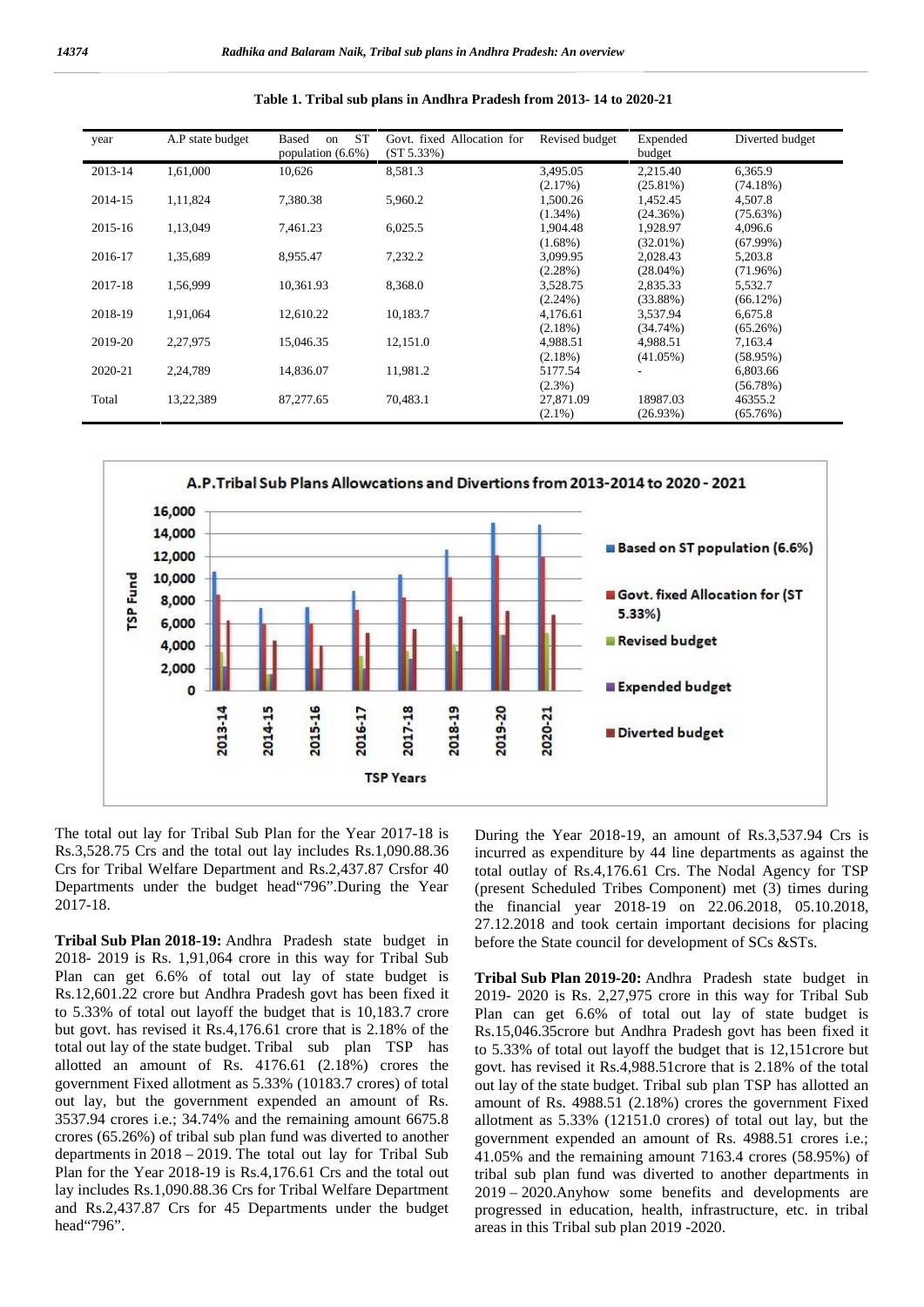The total out lay for Tribal Sub Plan for the Year 2019-20 is Rs.4,988.52 Crs and the total out lay includes Rs. 1,183.23 Crs for Tribal Welfare Department and Rs. 3,762.68 Crs for 45 Departments under the budget head"796".During the Year 2019-20, an amount of Rs. 3,726.64 Crs is incurred as expenditure by 45 line departments as against the total outlay of Rs. 4,988.52 Crs as on 31-03-2020 indicating an achievement of 74.70% as against the BE. The Nodal Agency for TSP (present Scheduled Tribes Component) met one times during the financial year 2019-20 on 21.10.2019 and took certain important decisions for placing before the State council for development of SCs &STs.

**Tribal Sub plan 2020 – 21:** Andhra Pradesh state budget in 2020- 20121 is Rs. 2,24,789 crore in this way for Tribal Sub Plan can get 6.6% of total out lay of state budget is Rs.14,836.07 crore but Andhra Pradesh govt has been fixed it to 5.33% of total out layoff the budget that is 11,981.2 crore but govt. has revised it Rs. 5,177.54 crore that is 2.3% of the total out lay of the state budget.

Tribal sub plan TSP has allotted an amount of Rs. 5171.54 (2.3%) crores the government Fixed allotment as 5.33% (11981.2 crores) of total out lay, but the government expenditure is not available and the remaining amount 6803.66 crores (56078%) of tribal sub plan fund was diverted to another departments in revised budget 2020 – 2021. Based on the suggestions given for preparation of rolling plans, the schemes proposed under Scheduled Tribes Component (earlier Tribal Sub Plan) shall be demand and outcome based, and the proposed activities can be project based rather than scheme based. Based on the need assessment, the department wise, scheme wise proposals and allocations for the year 2020-21 of the line departments have been arrived. The total allocations for the year 2020-21 are Rs.5177.54 Crs which is Rs.189.02 Cr. more than the allocations of 2019-20 with an increase of 3.79% over the previous year allocation.the year 2020-21, an amount of Rs.343.42 Cr. is allocated to the agricultural sector which continues to be the key sector in the economy of the State of Andhra Pradesh accounting for about one fifth of GSDP and providing livelihood to two third of the workforce.

The interventions to be implemented under NFSM during 2020-21 are accelerated crop production programmes (cluster Demonstrations), supply of need based inputs (Seeds distribution, INM, IPM, PP Chemicals), farm machines and implements, irrigation devices, capacity building, PMT and local initiatives (need based area specific technologies). An amount of **Rs.6.55 Crores** is proposed under STC during 2020-21 for implementing NFSM schemes of Rice, Pulses, Maize, Coarse Cereals and Commercial Crops. Under Jagananna Gorumudda (Mid-Day Meal Scheme). And every day the meal has been made more nutritious and attractive and the impact of the MDM is that within a month the attendance of the MDM availing students has increased from 87% to 94%.An amount of Rs.208.06 Crores is allocated to School Education department during 2020-21. The Family Welfare Department of the State is responsible for planning, implementation facilitation, co-ordination, supervision and monitoring of all activities relating to Health – preventive, promotive and curative services; comprehensive reproductive and child health services; HIV-AIDS prevention and management; capacity development of the Public Health System and all matters relating to Primary, secondary hospital services and their interface with the tertiary health system. An amount of Rs.134.86 Crores is allocated Family Welfare

Department during 2020-21. An amount of Rs.340.87 Crores provided during 2020-21 for implementation of PMSKY, MGNREGA, NRLM and Assistance to Society for Elemination of Rural Poverty.

The Government has accorded high priority for accelerated development of tribals by implementing socio-economic development programs focusing on education, infrastructure creation, skill development schemes and income generating schemes. During 2020-21, an amount of Rs. 3404.08 Crores is allocated to Tribal Welfare Department under State Development Schemes and CASPS for 2020-21 for implementation of various schemes for welfare of tribals. Government is committed to the welfare and development of all segments of the society and announced "Navaratnalu" comprising of various welfare and development programmes. YSR OAP & Widow Pensions – Rs.2500/- per month is provided to poor old age persons/Widows. YSR Disable Pensions – Rs.3000/Rs.2000 per month is provided to the disabled persons having minimum of 49% disability. An amount of Rs.894.34 CroresCrores is allocated for YSR Pension Kanuka during 2020-21. the Secretariat was created in 1987 for effective formulation and implementation of policies for women and children and for evaluating various Programmes intended for their Welfare. An amount of Rs.310.00 Crores is allocated for implementation of Girigorumuddulu for the ST children at Rs.10.00 Crores, Integrated Child Development Services (ICDS) at Rs.48.36 Crores, Rajiv Gandhi Scheme for Empowerment of Adolescent Girls (SABLA) at Rs.0.17 Crores for construction of AW Buildings at Rs.1.74 croes and YSR SampurnaPoshna at Rs.250.00 Crores during 2020-21.

## **Suggestions and Recommendations**

- The government should allot 6.6% of fund from the total layout of Andhra Pradesh state budget for tribal development.
- The government should expend 100% of the tribal Sub Plan (TSP) fund only for tribal welfare and development.
- The government should not divert the Tribal Sub Plan (TSP) fund in the any condition / situations.
- The government should allot more fund for tribal health, education, infrastructure and income generation activities from the Tribal Sub Plan (TSP).

#### **Conclusion**

The Andhra Pradesh Government issued orders that the TSP outlay shall be 6.6% of the total outlay for the year 2013-14, in percentage to the total population of Scheduled Tribes in the state, as per Population Census, 2011. Andhra Pradesh govt has been fixed it to 5.33% of total out layoff the budget that is 8581.3 crore but govt. has revised it Rs.3495.05 that is 2.17% of the total out lay of the state budget. Tribal sub Plan (TSP) has allotted an amount Rs1500.26crore but the govt. was expended for tribal development is Rs.1452.45crore only it is 24.36 % in the govt. fixed allotment of 5.33% ( Rs.8581.3) crore hear an amount Rs. 4507.8 crore (75.63 %) of the Tribal Sub Plan fund was diverted to another departments in 2014- 2015. The fixed allotments of 5.33% (Rs.7232.2) hear an amount Rs. 5203.8crore (71.96 %) of the Tribal Sub Plan fund was diverted to another departments in 2016- 2017. Tribal sub Plan (TSP) has allotted an amount Rs4988.51crore but the govt. was expended for tribal development is Rs.3726.64crore